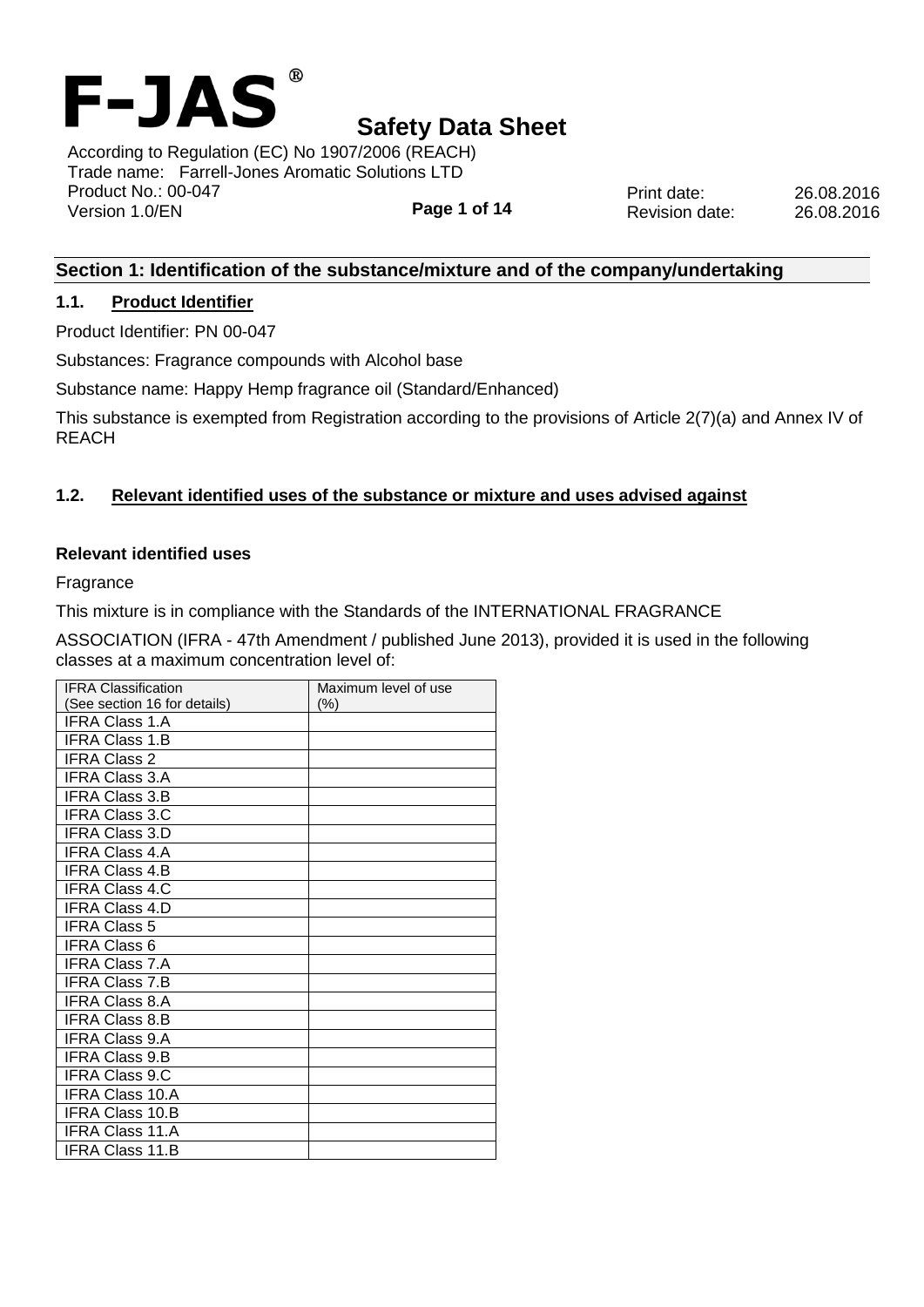

**Page 2 of 14** According to Regulation (EC) No 1907/2006 (REACH) Trade name: Farrell-Jones Aromatic Solutions LTD Product No.: 00-047 Version 1.0/EN

Print date: 26.08.2016 Revision date: 26.08.2016

## **Uses advised against:**

Not for human or animal consumption

## **1.3. Details of the supplier of the safety data sheet Supplier:**

F-JAS

Farrell-Jones Aromatic Solutions LTD

Unit A7, Ashmount Enterprise Park, Flint, CH6 5YL

Telephone: 01352 763 502

Contact person: Carl Stratton

Contact e-mail: carl.stratton@f-jas.co.uk

#### **1.4. EMERGENCY TELEPHONE NUMBER:**

Main: +44 (0)1352 763 502 Freephone: +44 (0)800 468 1951 Mobile: +44 (0)748513159

Opening hours are 8:30am to 5:00pm weekdays.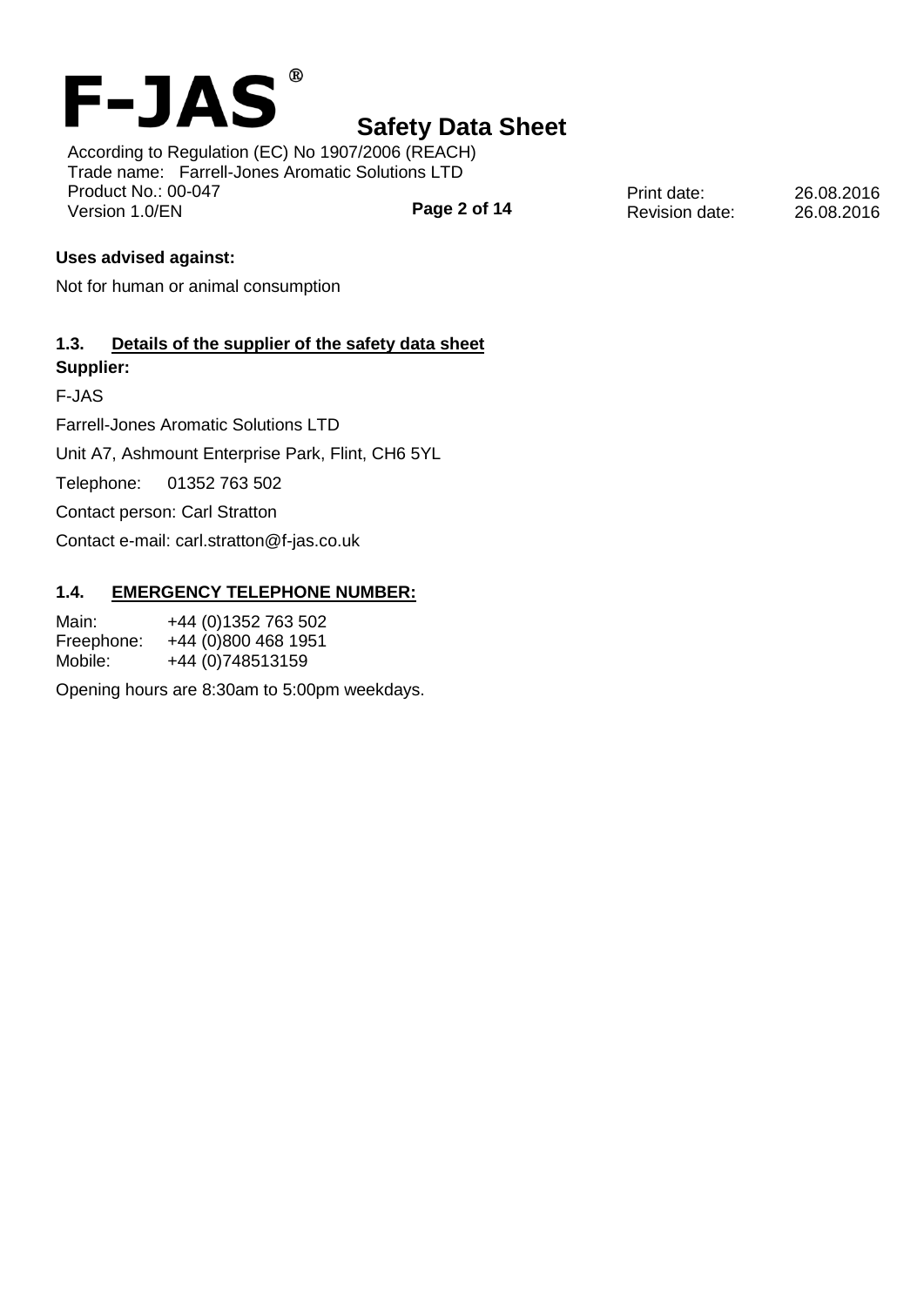

**Page 3 of 14** According to Regulation (EC) No 1907/2006 (REACH) Trade name: Farrell-Jones Aromatic Solutions LTD Product No.: 00-047 Version 1.0/EN

Print date: 26.08.2016 Revision date: 26.08.2016

## **Section 2: Hazards identification**

## **2.1. Classification under Regulation (EC) No 1272/2008**

#### **Class and category of danger:**

EUH208 Contains d-Limonene. May produce an allergic reaction.

H317 May cause an allergic skin reaction

H411 Toxic to aquatic life with long-lasting effects

P261 Avoid breathing fumes/vapours.

P273 Avoid release to the environment.

P280 Wear protective gloves/protective clothing/eye protection/face protection.

P302+352 IF ON SKIN: Wash with plenty of soap and water

P305+351+338 IF IN EYES: Rinse cautiously with water for several minutes. Remove contact lenses if present and easy to do – continue rinsing.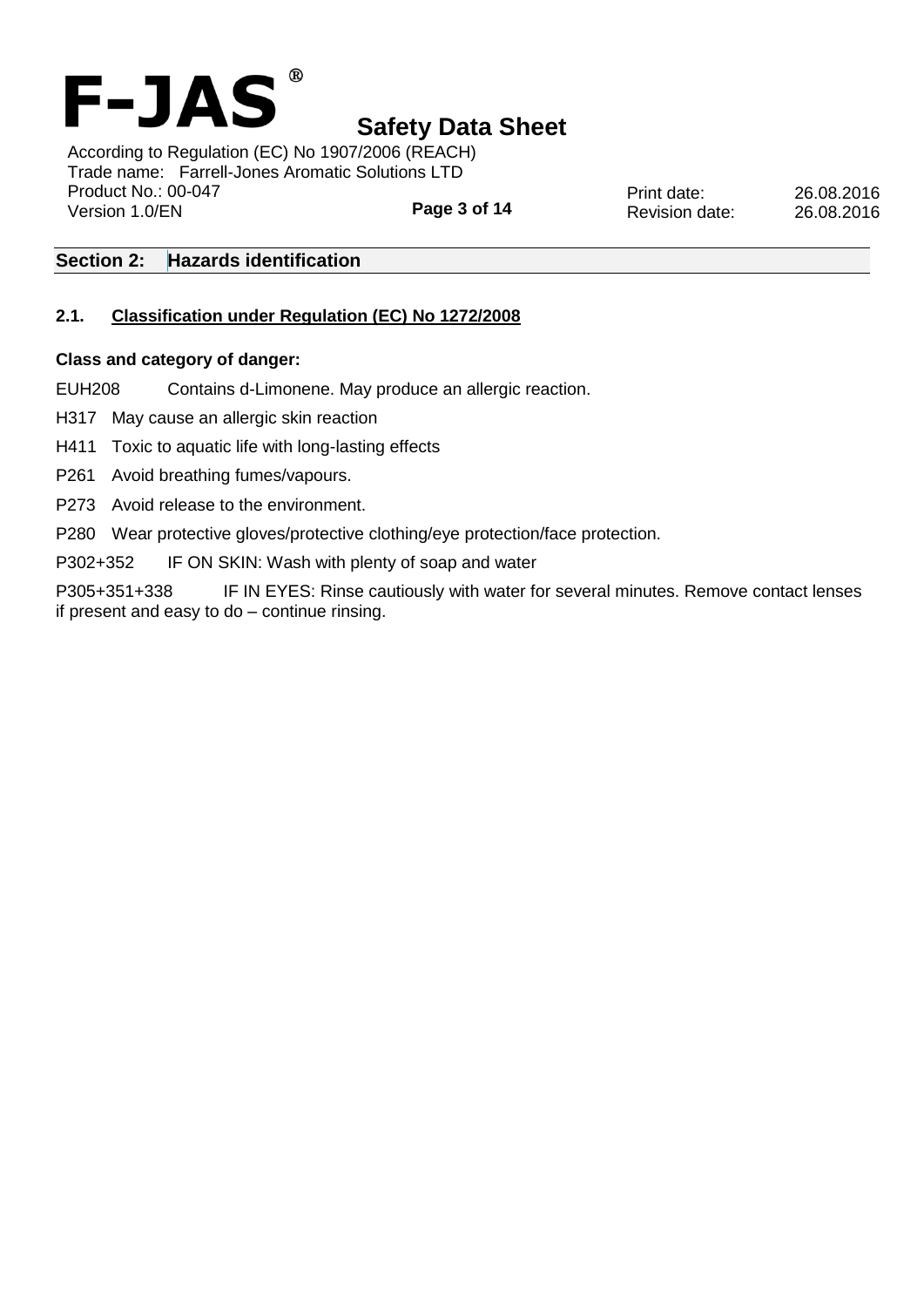

**Page 4 of 14** According to Regulation (EC) No 1907/2006 (REACH) Trade name: Farrell-Jones Aromatic Solutions LTD Product No.: 00-047 Version 1.0/EN

Print date: 26.08.2016 Revision date: 26.08.2016

## **2.2. Label Elements**

## **Labelling according to Regulation (EC) No 1272/2008 [CLP/GHS]**

Product identifier: Happy Hemp fragrance oil PN 00-047

| <b>Hazard pictograms:</b> | Hazard / Precautionary statement(s)                                                                                                                                                                                                                                                                                                                                                                 |  |  |  |  |
|---------------------------|-----------------------------------------------------------------------------------------------------------------------------------------------------------------------------------------------------------------------------------------------------------------------------------------------------------------------------------------------------------------------------------------------------|--|--|--|--|
|                           | Signal word: WARNING                                                                                                                                                                                                                                                                                                                                                                                |  |  |  |  |
|                           | Hazard statements:                                                                                                                                                                                                                                                                                                                                                                                  |  |  |  |  |
|                           | May cause an allergic skin reaction<br>Toxic to aquatic life with long-lasting effects                                                                                                                                                                                                                                                                                                              |  |  |  |  |
|                           | Precautionary statements:                                                                                                                                                                                                                                                                                                                                                                           |  |  |  |  |
|                           | Avoid breathing fumes/vapours.<br>Avoid release to the environment.<br>Wear protective gloves/protective clothing/eye protection/face protection.<br>IF SWALLOWED: Immediately call a POISON CENTER/doctor<br>IF ON SKIN: Wash with plenty of soap and water<br>IF IN EYES: Rinse cautiously with water for several minutes. Remove contact<br>lenses if present and easy to do - continue rinsing. |  |  |  |  |
|                           | <b>Supplemental Hazard information</b>                                                                                                                                                                                                                                                                                                                                                              |  |  |  |  |
|                           | Contains d-Limonene. May produce an allergic reaction.                                                                                                                                                                                                                                                                                                                                              |  |  |  |  |

## **2.3. Other Hazards**

**None**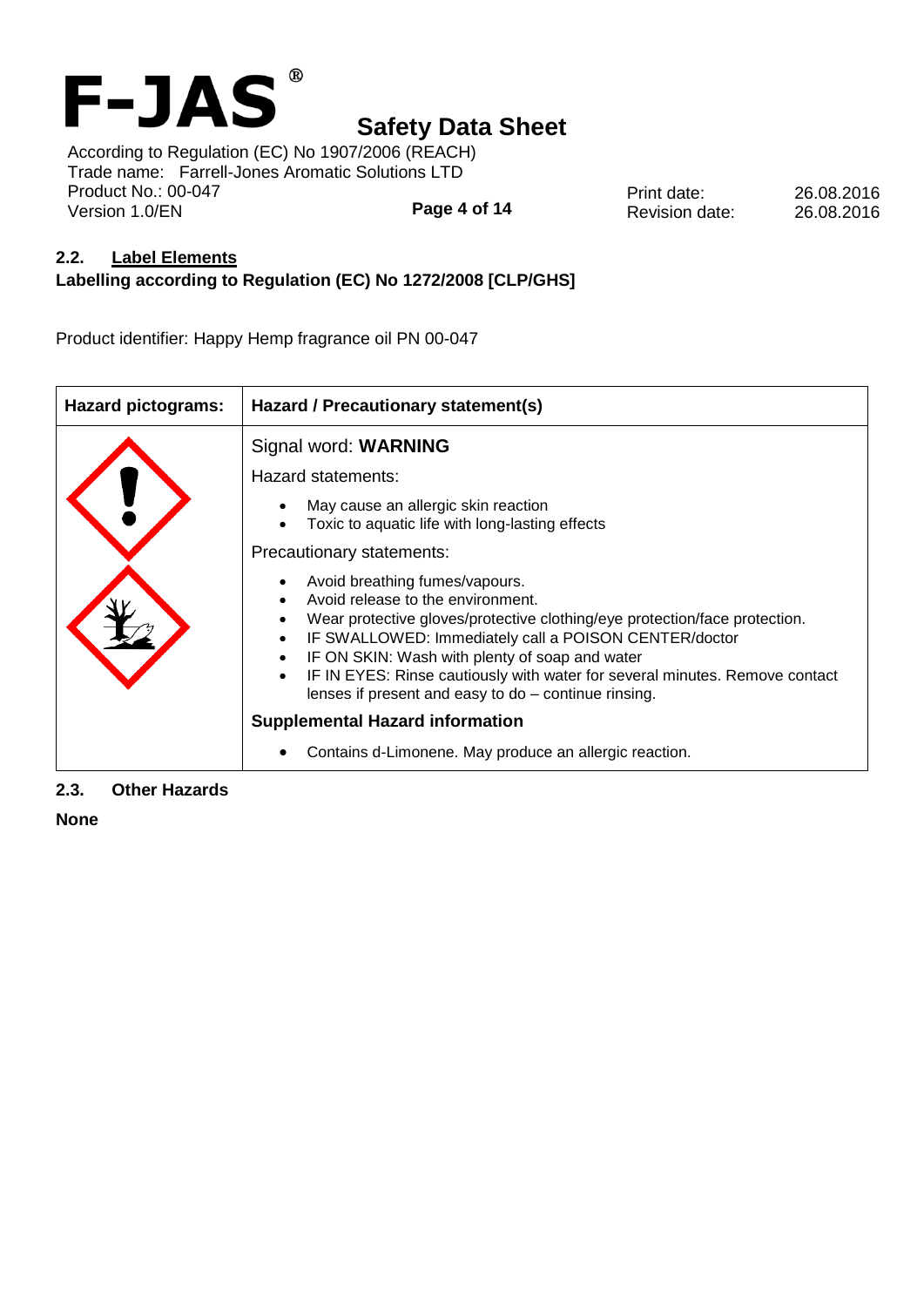

**Page 5 of 14** According to Regulation (EC) No 1907/2006 (REACH) Trade name: Farrell-Jones Aromatic Solutions LTD Product No.: 00-047 Version 1.0/EN

Print date: 26.08.2016 Revision date: 26.08.2016

# **Section 3: Composition/information on ingredients**

## **3.1. Substances**

| Name                                          | CAS            | EC        | <b>REACH Registration</b><br>No. | $\%$      | Classification for<br>(CLP) 1272/2008             |
|-----------------------------------------------|----------------|-----------|----------------------------------|-----------|---------------------------------------------------|
| Isopropanol                                   | 67-63-0        | 200-661-7 | 01-2119457558-25-<br><b>XXXX</b> | 2.26      | H225 H319<br>H336                                 |
| Monopropylene glycol                          | 57-55-6        | 200-338-0 | 01-119456809-23                  | 7.55      | $NC*$                                             |
| Dipropylene glycol                            | 25265-71-8     | 246-770-3 | 01-2119456811-38-<br><b>XXXX</b> | 22.64     | $NC^*$                                            |
| Polysorbate 20                                | 9005-64-5      | 500-018-3 | <b>EXEMPT</b>                    | 7.55      | $NC^*$                                            |
| $\alpha$ -Pinene                              | 80-56-8        |           |                                  | $0.1 - 1$ | H <sub>227</sub><br>H411<br>H370                  |
| <b>Benzyl Alcohol</b>                         | 100-51-6       | 202-859-9 |                                  | $1 - 5$   | H302<br>H391<br>H332                              |
| Coumarin                                      | $91 - 64 - 5$  | 202-086-7 |                                  | $1 - 5$   | H302<br>H317<br>H373                              |
| Geraniol (3,7-Dimethyl-2,6-<br>octadien-1-ol) | $106 - 24 - 1$ | 203-377-1 |                                  | $1 - 5$   | H315<br>H318                                      |
| Hexyl salicylate                              | 6259-76-3      | 228-408-6 |                                  | $1 - 5$   | H315<br>H411                                      |
| Musk ketone                                   | $81 - 14 - 1$  | 201-328-9 |                                  | $1 - 5$   | H411                                              |
| d-Limonene (p-Mentha-1,8-<br>diene)           | 5989-27-5      | 227-813-5 |                                  | $1 - 5$   | $\overline{H227}$<br>H315<br>H370<br>H410<br>H317 |
| Patchouli oil                                 | 8014-09-3      |           |                                  | $1 - 5$   | H302<br>H315<br>H319                              |
| Phenyl Ethyl Alcohol                          | $60 - 12 - 8$  | 200-456-2 |                                  | $1 - 5$   | H315<br>H319                                      |

\* Not classified as dangerous according to Regulation (EC) No. 1272/2008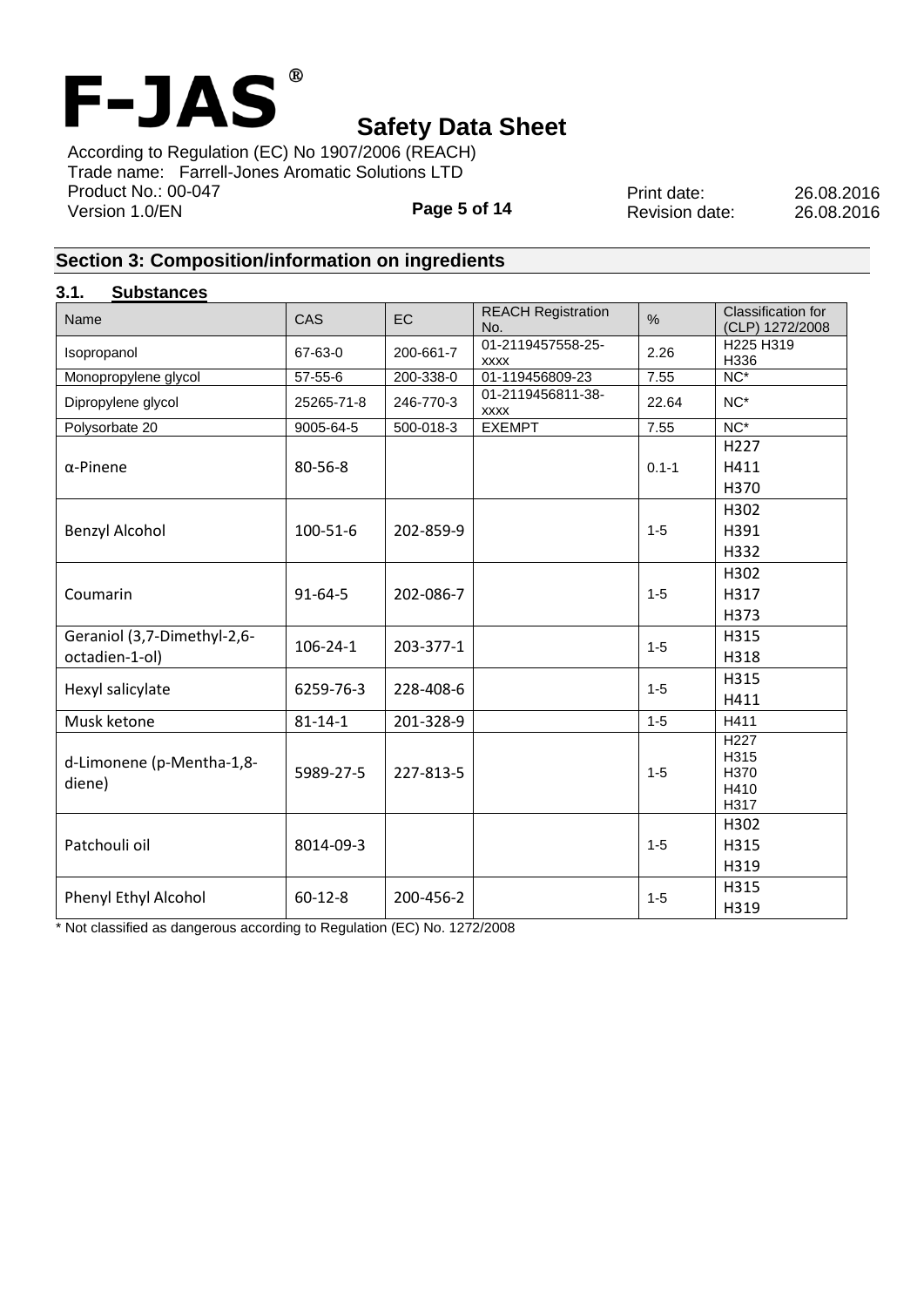

**Page 6 of 14** According to Regulation (EC) No 1907/2006 (REACH) Trade name: Farrell-Jones Aromatic Solutions LTD Product No.: 00-047 Version 1.0/EN

Print date: 26.08.2016 Revision date: 26.08.2016

## **Section 4: First Aid measures**

## **4.1. Description of first aid measures**

#### **Following inhalation**

Remove from exposure site to fresh air, keep at rest and Immediately call a POISON CENTER or doctor/physician.

#### **Following eye exposure**

Flush immediately with water for at least 15 minutes. Contact doctor/physician if symptoms persist.

#### **Following skin contact**

Remove contaminated clothes. Wash thoroughly with soap and water. Contact doctor/physician if irritation persists.

#### **Following ingestion**

Rinse mouth. Do NOT induce vomiting. Immediately call a POISON CENTER or doctor/physician.

#### **Other**

Take Risk and Safety phrases (section 15) into consideration.

#### **4.2. Most important symptoms and effects, both acute and delayed**

May be fatal if swallowed and enters airways.

Causes skin irritation.

May cause an allergic skin reaction.

## **4.3. Indication of any immediate medical attention and special treatment needed**

None expected, see Section 4.1 for further information.

#### **Section 5: Firefighting measures**

## **5.1. Extinguishing media**

**Suitable media:** Carbon dioxide, Dry chemical, Foam, Fire blanket.

**Unsuitable media:** Do not use a direct water-jet on burning material.

## **5.2. Special hazards arising from the substance or mixture**

In case of fire, may be liberated: Carbon monoxide, Unidentified organic compounds.

## **5.3. Advice for firefighters**

In case of insufficient ventilation, wear suitable respiratory equipment.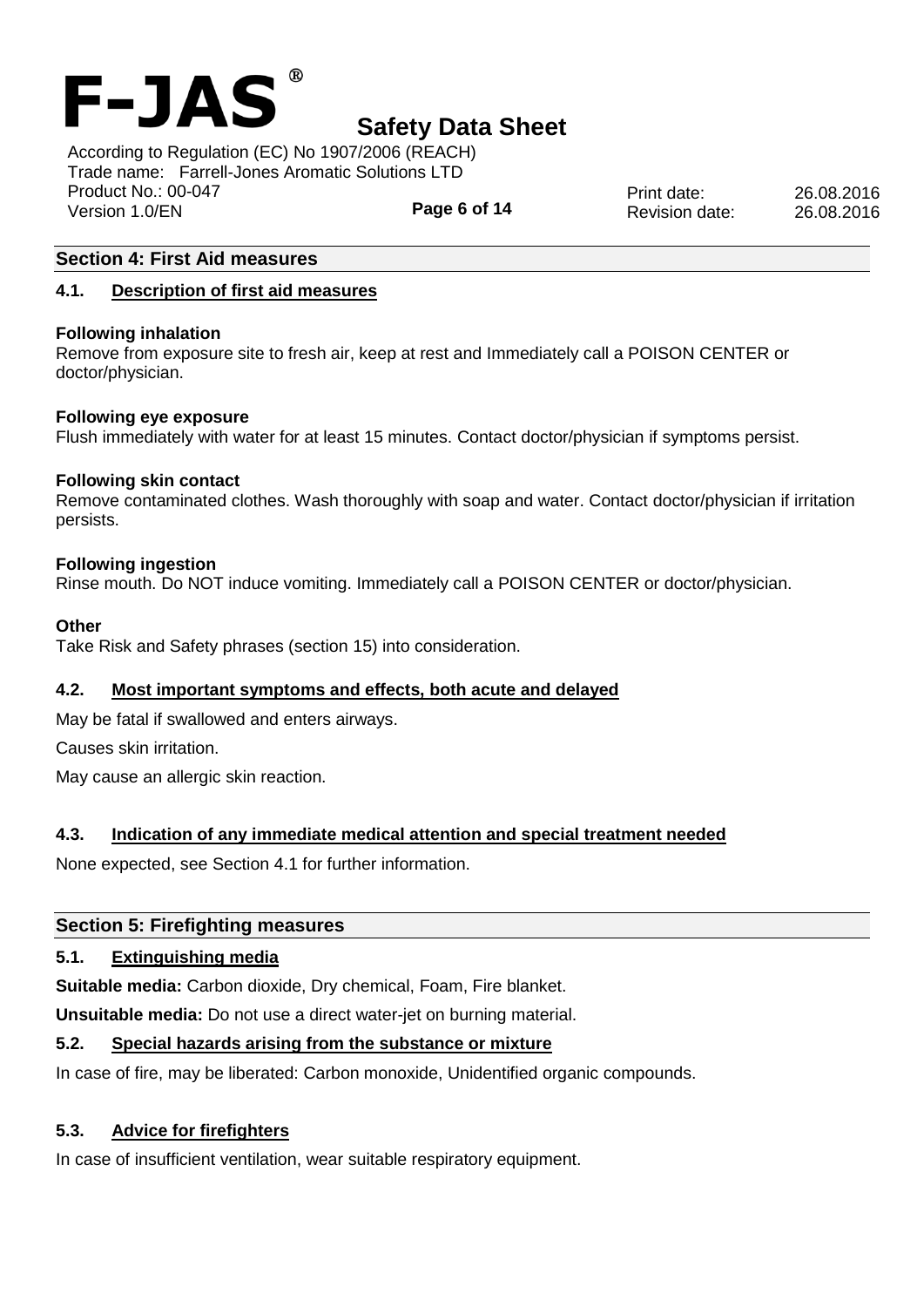

**Page 7 of 14** According to Regulation (EC) No 1907/2006 (REACH) Trade name: Farrell-Jones Aromatic Solutions LTD Product No.: 00-047 Version 1.0/EN

**Section 6: Accidental release measures**

### **6.1. Personal precautions, protective equipment and emergency procedures:**

Avoid inhalation. Avoid contact with skin and eyes. See protective measures under Section 7 and 8.

#### **6.2. Environmental precautions**

Keep away from drains, surface and ground water, and soil.

#### **6.3. Methods and material for containment and cleaning up**

Remove ignition sources. Provide adequate ventilation. Avoid excessive inhalation of vapours. Contain spillage immediately by use of sand or inert powder. Dispose of according to local regulations.

## **Section 7: Handling and storage**

#### **7.1. Precautions for safe handling**

Keep away from heat, sparks, open flames and hot surfaces. - No smoking.

#### **7.2. Conditions for safe storage, including any incompatibilities**

Ground/bond container and receiving equipment. Use only non-sparking tools. Take precautionary measures against static discharge.

#### **7.3. Specific end use(s)**

Use in accordance with good manufacturing and industrial hygiene practices.

Print date: 26.08.2016 Revision date: 26.08.2016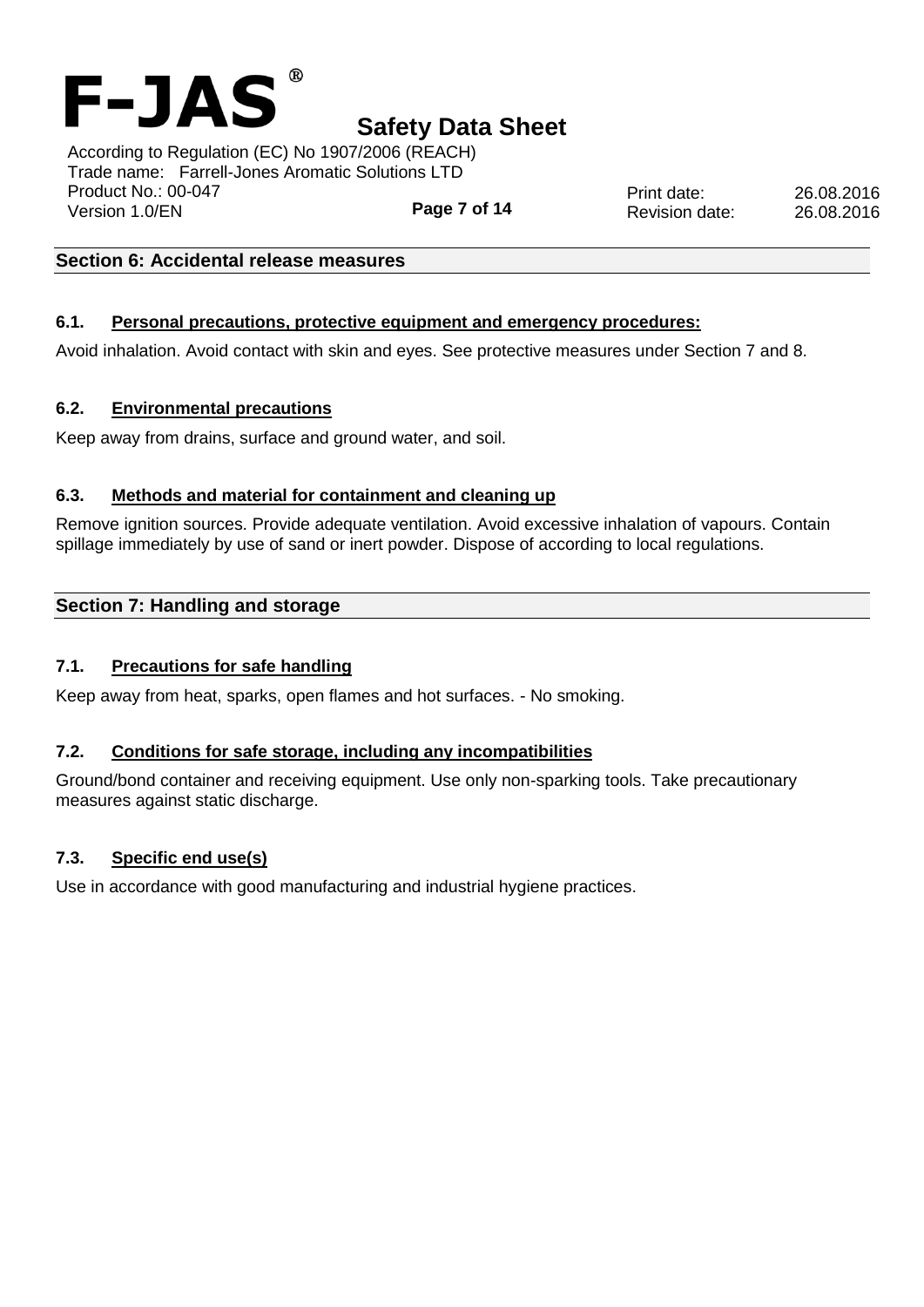

**Page 8 of 14** According to Regulation (EC) No 1907/2006 (REACH) Trade name: Farrell-Jones Aromatic Solutions LTD Product No.: 00-047 Version 1.0/EN

Print date: 26.08.2016 Revision date: 26.08.2016

## **Section 8: Exposure controls/personal protection**

#### **8.1. Control parameters**

#### **Workplace exposure limits**

|                               | CAS     | EC        | Long-term* |             | Short-term**             |             |
|-------------------------------|---------|-----------|------------|-------------|--------------------------|-------------|
| Name                          |         |           | ppm        | $ma.m^{-3}$ | ppm                      | $ma.m^{-3}$ |
| Propylene glycol              |         |           |            |             |                          |             |
| total vapour and particulates | 57-55-6 | 200-338-0 | 150        | 470         | -                        |             |
| particulates                  |         |           |            | 10          | $\overline{\phantom{0}}$ | -           |

\*Long-term exposure limit (8-hr TWA reference period)

\*\*Short-term exposure limit (15 minute reference period)

## **8.2. Exposure controls**

#### **Eye / Skin Protection**

Wear protective gloves/eye protection/face protection

#### **Respiratory Protection**

Ensure adequate and ongoing ventilation is maintained in order to prevent build up of excessive vapour and to ensure occupational exposure limits are adhered to. If appropriate, and depending on your patterns and volumes of use, the following engineering controls may be required as additional protective measures:

a) Isolate mixing rooms and other areas where this material is used or openly handled. Maintain these areas under negative air pressure relative to the rest of the plant.

b) Employ the use of Personal protective equipment - an approved, properly fitted respirator with organic vapour cartridges or canisters and particulate filters.

c) Use local exhaust ventilation around open tanks and other open sources of potential exposures in order to avoid excessive inhalation, including places where this material is openly weighed or measured. In addition, use general dilution ventilation of the work area to eliminate or reduce possible worker exposures.

d) Use closed systems for transferring and processing this material.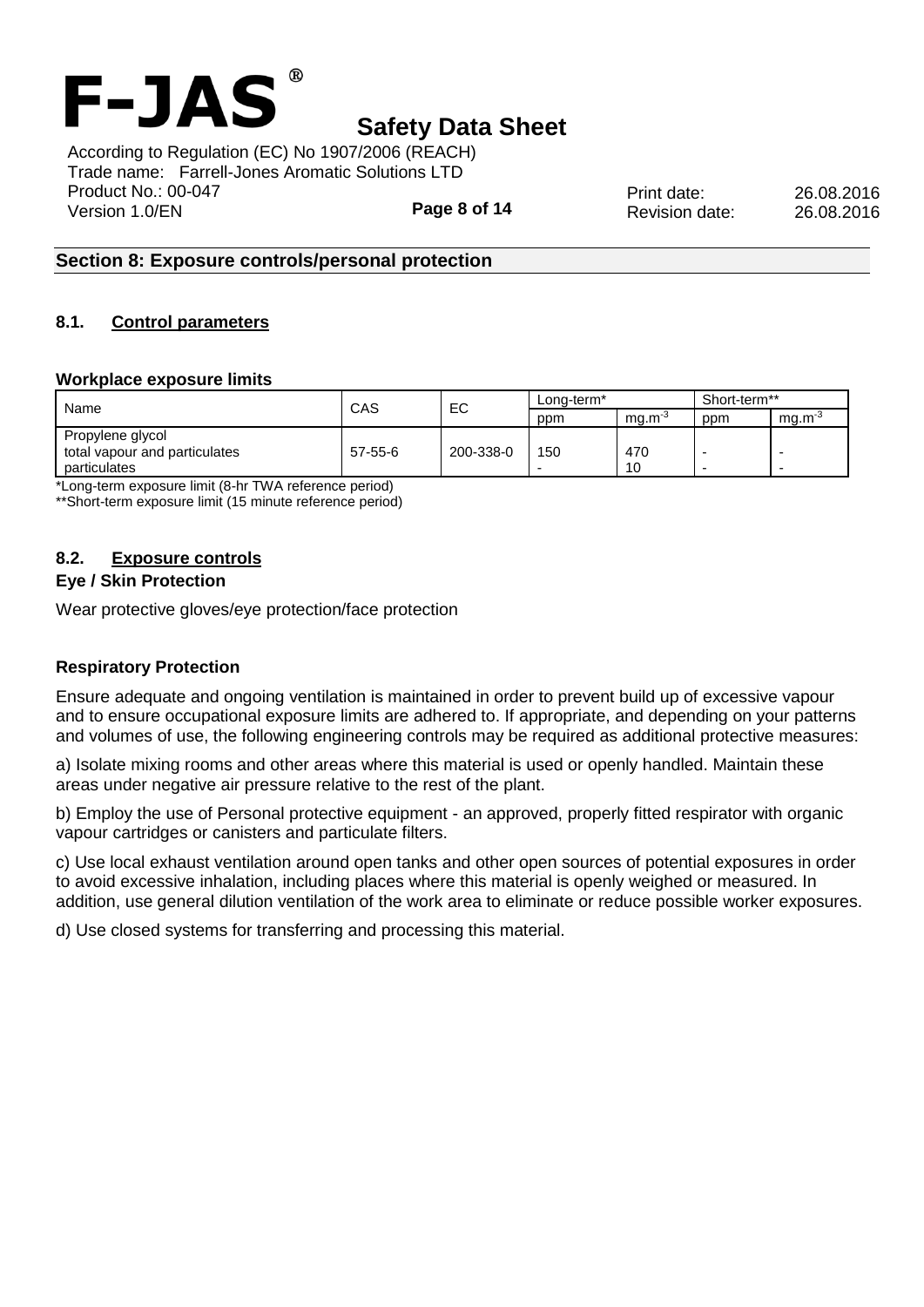

According to Regulation (EC) No 1907/2006 (REACH) Trade name: Farrell-Jones Aromatic Solutions LTD Product No.: 00-047 Version 1.0/EN

**Page 9 of 14**

Print date: 26.08.2016 Revision date: 26.08.2016

## **Section 9. Physical and chemical properties**

## **9.1. Information on basic physical and chemical properties**

| Appearance:                    | Dark Amber     |
|--------------------------------|----------------|
| Odour:                         | Not determined |
| pH:                            | Not determined |
| Initial boiling point / range: | Not determined |
| Flash point:                   | Not determined |
| Vapour pressure:               | Not determined |
| Relative density:              | Not determined |
| Solubility(ies):               | Not determined |
|                                |                |

## **9.2. Other information**

None Available

## **Section 10: stability and reactivity**

## **10.1. Reactivity**

Presents no significant reactivity hazard, by itself or in contact with water.

## **10.2. Chemical stability**

Good stability under normal storage conditions.

## **10.3. Possibility of hazardous reactions:**

Not expected under normal conditions of use.

## **10.4. Conditions to avoid**

Avoid extreme heat.

## **10.5. Incompatible materials**

Avoid contact with strong acids, alkalis or oxidising agents.

## **10.6. Hazardous decomposition products**

Not expected.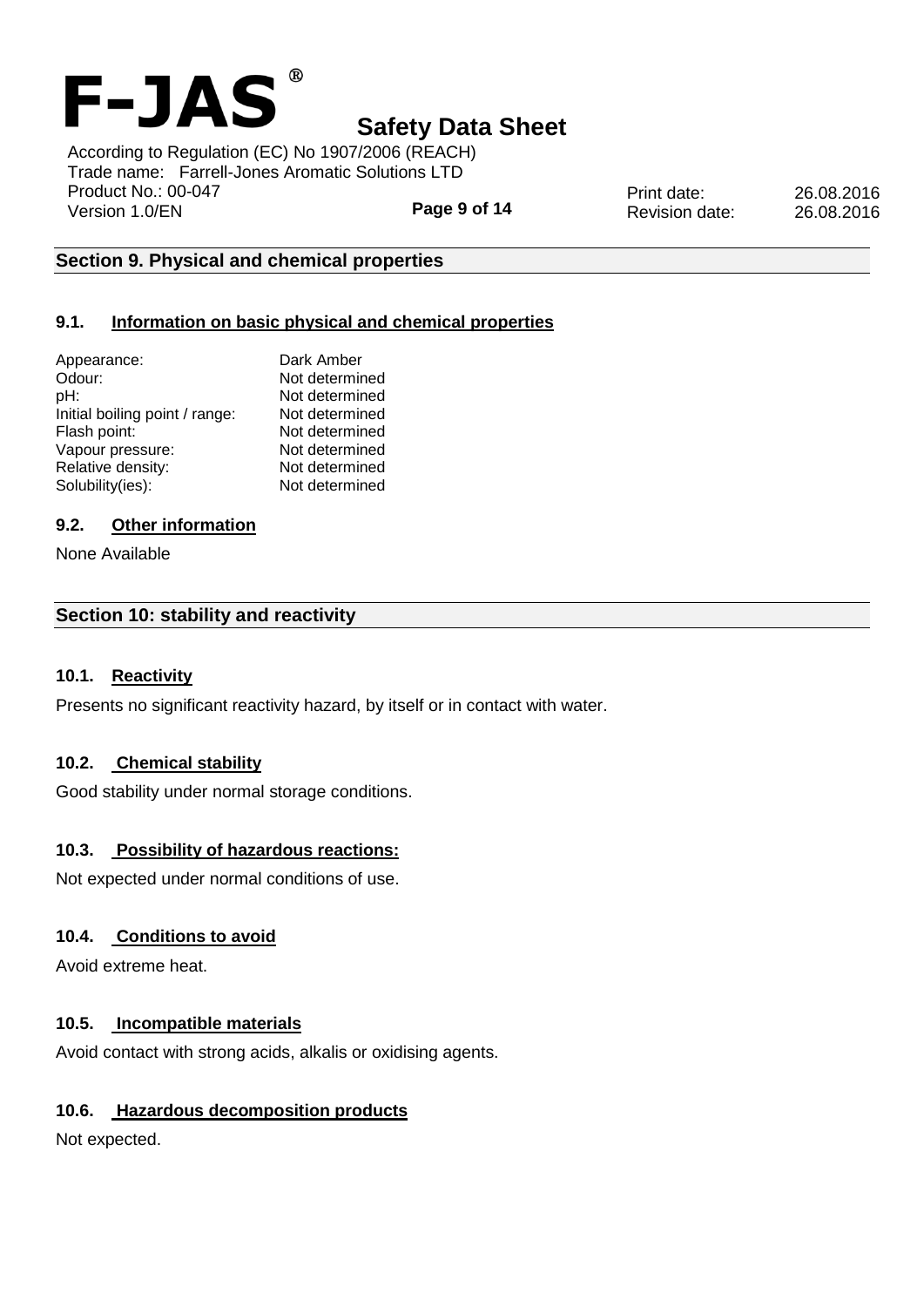

Print date: 26.08.2016 Revision date: 26.08.2016

**Page 10 of 14** According to Regulation (EC) No 1907/2006 (REACH) Trade name: Farrell-Jones Aromatic Solutions LTD Product No.: 00-047 Version 1.0/EN

## **Section 11: Toxicological information**

### **11.1. Information on toxicological effects**

This mixture has not been tested as a whole for health effects. The health effects have been calculated using the methods outlined in Regulation (EC) No 1272/2008 (CLP).

• May cause an allergic skin reaction.

Assumed Toxicity Value (LD50 or ATE) for Acute Oral Toxicity: Not Available

Assumed Toxicity Value (LD50 or ATE) for Acute Dermal Toxicity: Not Available

Assumed Toxicity Value (LC50 or ATE) for Acute Inhalation Toxicity: Not Available

Inhalation Route: Not Available

#### **Information about hazardous ingredients in the mixture**

| Ingredient     | CAS            | EC        | LD50/ATE*<br>Oral | LD50/ATE*<br>Dermal | $\textsf{\small \textsf{L}C50/ATE}$ *<br>Inhalation | LC50 Route    |
|----------------|----------------|-----------|-------------------|---------------------|-----------------------------------------------------|---------------|
| Benzvl Alcohol | $100 - 51 - 6$ | 202-859-9 | 1620              | 2500                |                                                     | Not Available |
| Coumarin       | $91 - 64 - 5$  | 202-086-7 | 500               | Not Available       | Not Available                                       | Not Available |

\* Acute Toxicity Estimates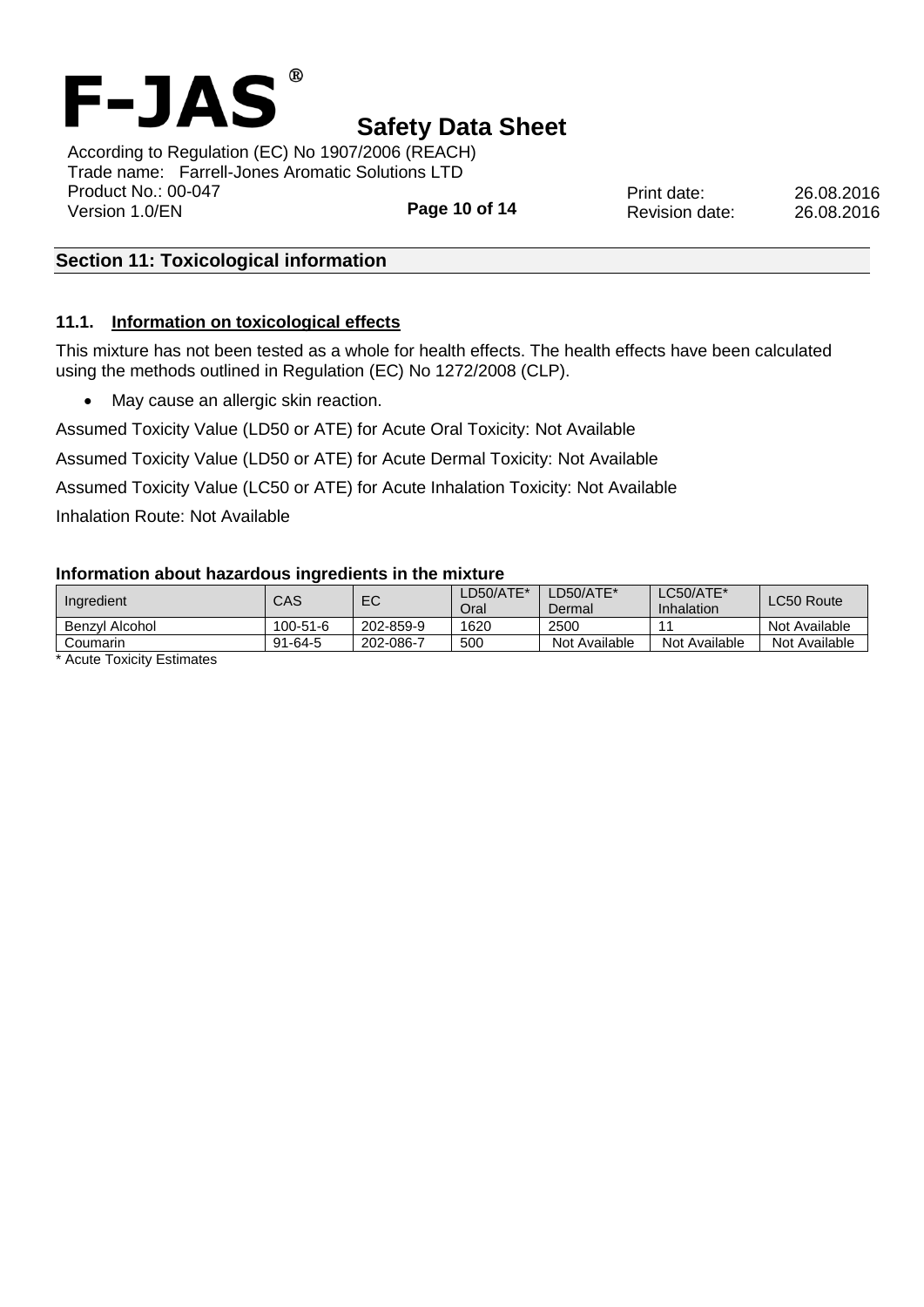

According to Regulation (EC) No 1907/2006 (REACH) Trade name: Farrell-Jones Aromatic Solutions LTD Product No.: 00-047 Version 1.0/EN

**Page 11 of 14**

Print date: 26.08.2016 Revision date: 26.08.2016

## **Section 12: Ecological information**

## **12.1. Toxicity**

Toxic to aquatic life with long lasting effects.

## **12.2. Persistence and degradability**

Not available

## **12.3. Bioaccumulative potential**

Not available

## **12.4. Mobility in soil**

Not available

## **12.5. Results of PBT and vPvB assessment**

This substance does not meet the PBT/vPvB criteria of REACH, annex XIII.

## **12.6. Other adverse effects**

Not available

## **Section 13: Disposal considerations**

## **13.1. Waste treatment methods**

Dispose of in accordance with local regulations. Avoid disposing into drainage systems and into the environment. Empty containers should be taken to an approved waste handling site for recycling or disposal.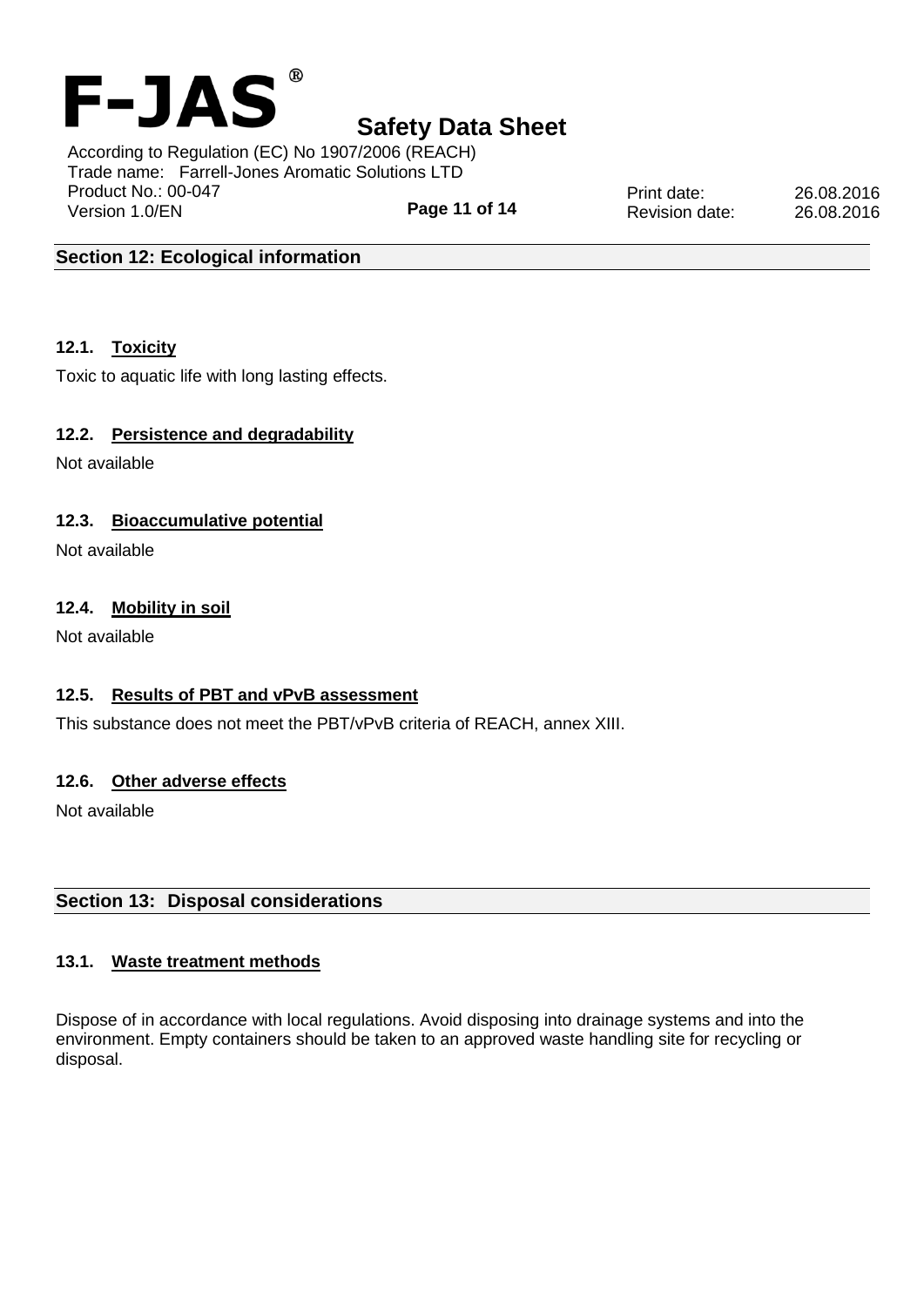

**Page 12 of 14** According to Regulation (EC) No 1907/2006 (REACH) Trade name: Farrell-Jones Aromatic Solutions LTD Product No.: 00-047 Version 1.0/EN

Print date: 26.08.2016 Revision date: 26.08.2016

# **Section 14. Transport information**

**14.1. UN Number**

UN3082

## **14.2. UN Proper shipping name**

Environmentally hazardous substance, liquid, n.o.s.

# **14.3. Transport hazard class(es)**

- 9
- **14.4. Hazard label(s)**



## **14.5. Packing group**

III

**14.6. Environmental hazards**

This is an environmentally hazardous substance.

## **14.7. Transport in bulk according to Annex II of MARPOL73/78 and the IBC Code:**

Not applicable

## **Section 15: Regulatory information**

# **15.1. Safety, health and environmental regulations/legislation specific for the substance or mixture**

None additional

## **15.2. Chemical Safety Assessment**

A Chemical Safety Assessment has not been carried out for this product.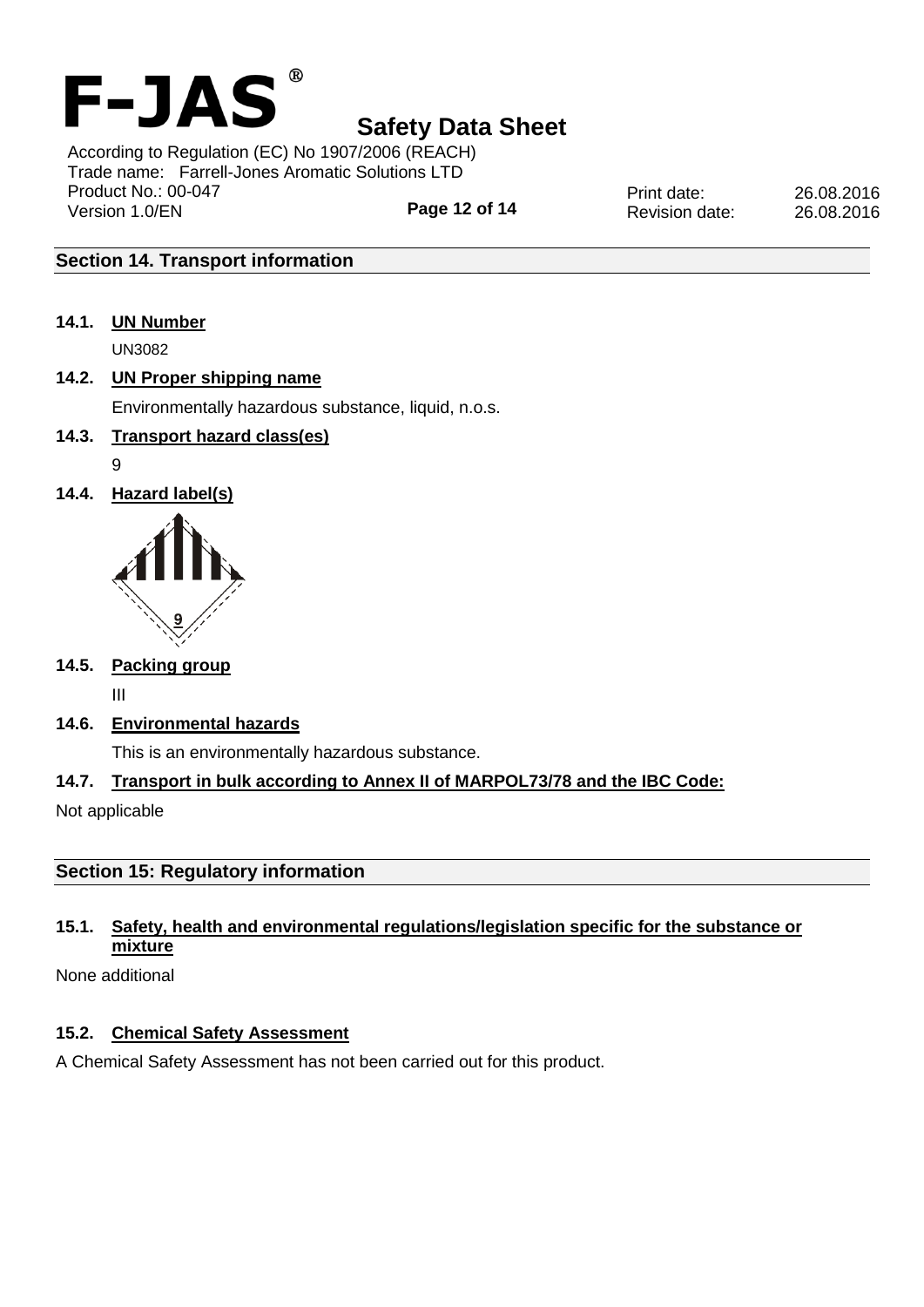

**Page 13 of 14** According to Regulation (EC) No 1907/2006 (REACH) Trade name: Farrell-Jones Aromatic Solutions LTD Product No.: 00-047 Version 1.0/EN

Print date: 26.08.2016 Revision date: 26.08.2016

## **Section 16: Other Information**

#### **16.1. Revision History**

None

| 16.2.            | Key to abbreviations                                                                          |
|------------------|-----------------------------------------------------------------------------------------------|
| Abbreviation     | Explanation                                                                                   |
| <b>EUH208</b>    | Contains  May produce an allergic reaction.                                                   |
| H <sub>227</sub> | Combustible liquid                                                                            |
| H302             | Harmful if swallowed                                                                          |
| H315             | Causes skin irritation                                                                        |
| H317             | May cause an allergic skin reaction                                                           |
| H318             | Causes serious eye damage                                                                     |
| H319             | Causes serious eye irritation                                                                 |
| H332             | Harmful if inhaled                                                                            |
| H370             | Causes damage to organs                                                                       |
| H373             | May cause damage to organs through prolonged or repeated exposure                             |
| H410             | Very toxic to aquatic life with long-lasting effects                                          |
| H411             | Toxic to aquatic life with long-lasting effects                                               |
| P261             | Avoid breathing fumes/vapours.                                                                |
| P273             | Avoid release to the environment.                                                             |
| P280             | Wear protective gloves/protective clothing/eye protection/face protection.                    |
| P302+352         | IF ON SKIN: Wash with plenty of soap and water                                                |
|                  | IF IN EYES: Rinse cautiously with water for several minutes. Remove contact lenses if present |
| P305+351+338     | and easy to $do$ - continue rinsing.                                                          |

The information in this safety data sheet is to the best of our knowledge true and accurate but all data, instructions, recommendations and/or suggestions are made without guarantee.